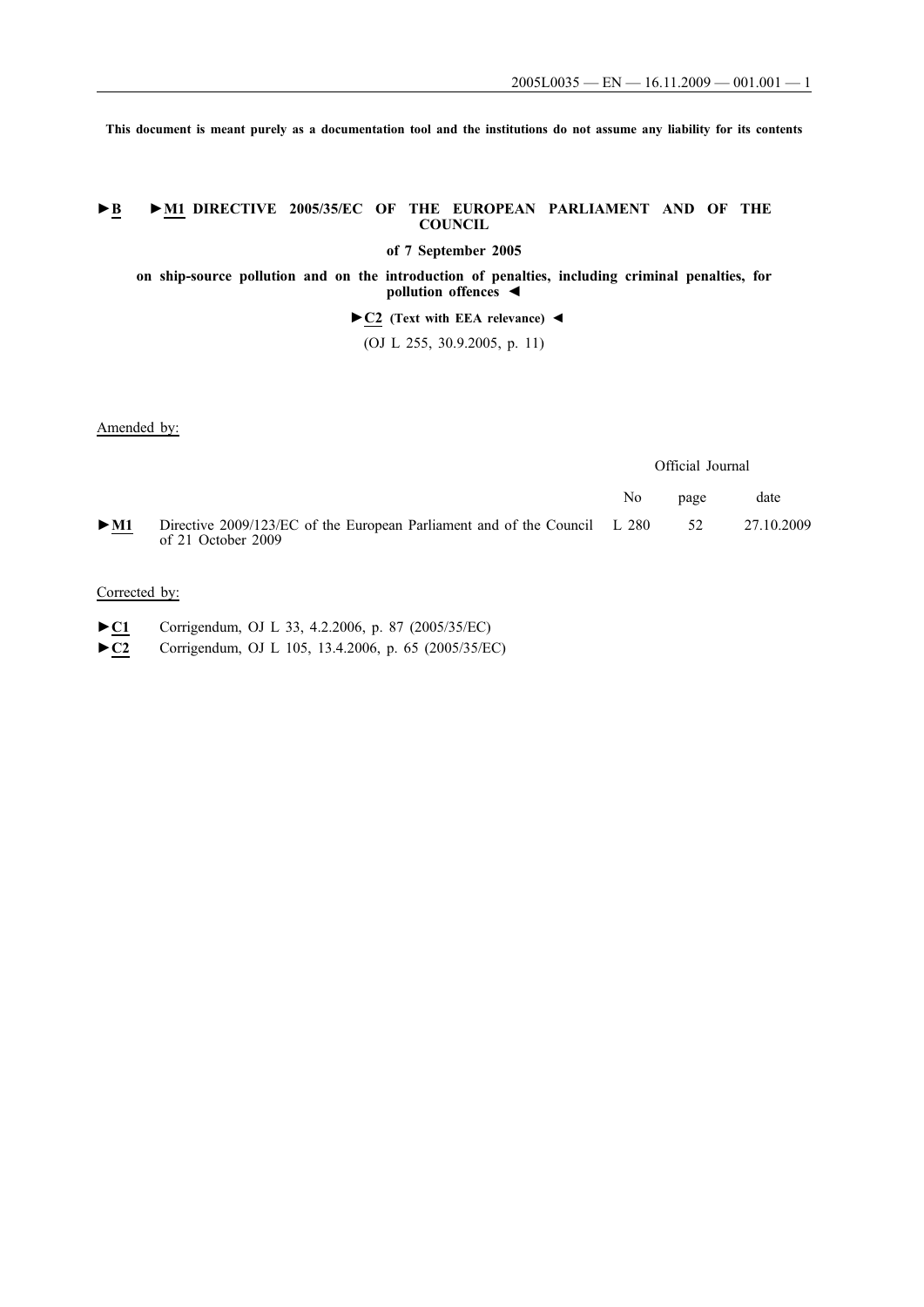### **►M1 DIRECTIVE 2005/35/EC OF THE EUROPEAN PARLIAMENT AND OF THE COUNCIL**

#### **of 7 September 2005**

### **on ship-source pollution and on the introduction of penalties, including criminal penalties, for pollution offences ◄**

### **►C2 (Text with EEA relevance) ◄**

THE EUROPEAN PARLIAMENT AND THE COUNCIL OF THE EUROPEAN UNION,

Having regard to the Treaty establishing the European Community, and in particular Article 80(2) thereof,

Having regard to the proposal from the Commission,

Having regard to the opinion of the European Economic and Social Committee  $(1)$ ,

After consulting the Committee of the Regions,

Acting in accordance with the procedure laid down in Article 251 of the Treaty  $(2)$ ,

Whereas:

- (1) The Community's maritime safety policy is aimed at a high level of safety and environmental protection and is based on the understanding that all parties involved in the transport of goods by sea have a responsibility for ensuring that ships used in Community waters comply with applicable rules and standards.
- (2) The material standards in all Member States for discharges of polluting substances from ships are based upon the Marpol 73/78 Convention; however these rules are being ignored on a daily basis by a very large number of ships sailing in Community waters, without corrective action being taken.
- (3) The implementation of Marpol 73/78 shows discrepancies among Member States and there is thus a need to harmonise its implementation at Community level; in particular the practices of Member States relating to the imposition of penalties for discharges of polluting substances from ships differ significantly.
- (4) Measures of a dissuasive nature form an integral part of the Community's maritime safety policy, as they ensure a link between the responsibility of each of the parties involved in the transport of polluting goods by sea and their exposure to penalties; in order to achieve effective protection of the environment there is therefore a need for effective, dissuasive and proportionate penalties.
- (5) To that end it is essential to approximate, by way of the proper legal instruments, existing legal provisions, in particular on the precise definition of the infringement in question, the cases of exemption and minimum rules for penalties, and on liability and jurisdiction.
- (6) This Directive is supplemented by detailed rules on criminal offences and penalties as well as other provisions set out in Council Framework Decision 2005/667/JHA of 12 July 2005 to

<sup>(1)</sup> OJ C 220, 16.9.2003, p. 72.

 $(2)$  Opinion of the European Parliament of 13 January 2004 (OJ C 92 E, 16.4.2004, p. 77), Council Common Position of 7 October 2004 (OJ C 25 E,  $1.2.2005$ , p.  $29$ ), Position of the European Parliament of 23 February 2005 (not yet published in the Official Journal) and Council Decision of 12 July 2005.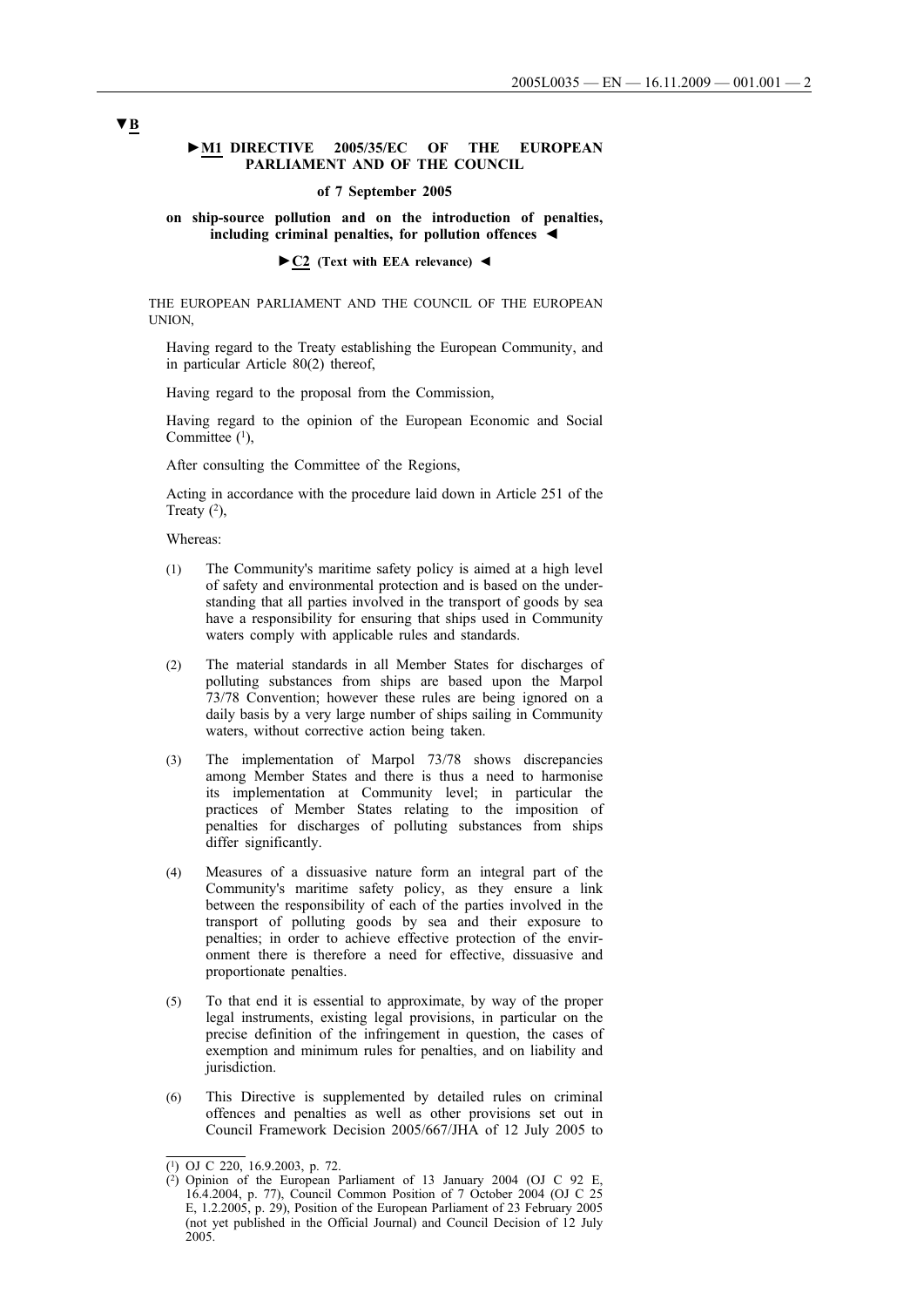strengthen the criminal law framework for the enforcement of the law against ship-source pollution  $(1)$ .

- (7) Neither the international regime for the civil liability and compensation of oil pollution nor that relating to pollution by other hazardous or noxious substances provides sufficient dissuasive effects to discourage the parties involved in the transport of hazardous cargoes by sea from engaging in substandard practices; the required dissuasive effects can only be achieved through the introduction of penalties applying to any person who causes or contributes to marine pollution; penalties should be applicable not only to the shipowner or the master of the ship, but also the owner of the cargo, the classification society or any other person involved.
- (8) Ship-source discharges of polluting substances should be regarded as infringements if committed with intent, recklessly or by serious negligence. These infringements are regarded as criminal offences by, and in the circumstances provided for in, Framework Decision 2005/667/JHA supplementing this Directive.
- (9) Penalties for discharges of polluting substances from ships are not related to the civil liability of the parties concerned and are thus not subject to any rules relating to the limitation or channelling of civil liabilities, nor do they limit the efficient compensation of victims of pollution incidents.
- (10) There is a need for further effective cooperation among Member States to ensure that discharges of polluting substances from ships are detected in time and that the offenders are identified. For this reason, the European Maritime Safety Agency set up by Regulation (EC) No 1406/2002 of the European Parliament and of the Council of 27 June 2002  $(2)$  has a key role to play in working with the Member States in developing technical solutions and providing technical assistance relating to the implementation of this Directive and in assisting the Commission in the performance of any task assigned to it for the effective implementation of this Directive.
- (11) In order better to prevent and combat marine pollution, synergies should be created between enforcement authorities such as national coastguard services. In this context, the Commission should undertake a feasibility study on a European coastguard dedicated to pollution prevention and response, making clear the costs and benefits. This study should, if appropriate, be followed by a proposal on a European coastguard.
- (12) Where there is clear, objective evidence of a discharge causing major damage or a threat of major damage, Member States should submit the matter to their competent authorities with a view to instituting proceedings in accordance with Article 220 of the 1982 United Nations Convention on the Law of the Sea.
- (13) The enforcement of Directive 2000/59/EC of the European Parliament and of the Council of 27 November 2000 on port reception facilities for ship-generated waste and cargo residues (3) is, together with this Directive, a key instrument in the set of measures to prevent ship-source pollution.
- (14) The measures necessary for the implementation of this Directive should be adopted in accordance with Council Decision 1999/468/EC of 28 June 1999 laying down the procedures for

<sup>(1)</sup> See page 164 of this Official Journal.

<sup>(2)</sup> OJ L 208, 5.8.2002, p. 1. Regulation as last amended by Regulation (EC) No 724/2004 (OJ L 129, 29.4.2004, p. 1).

<sup>(3)</sup> OJ L 332, 28.12.2000, p. 81. Directive as amended by Directive 2002/84/EC (OJ L 324, 29.11.2002, p. 53).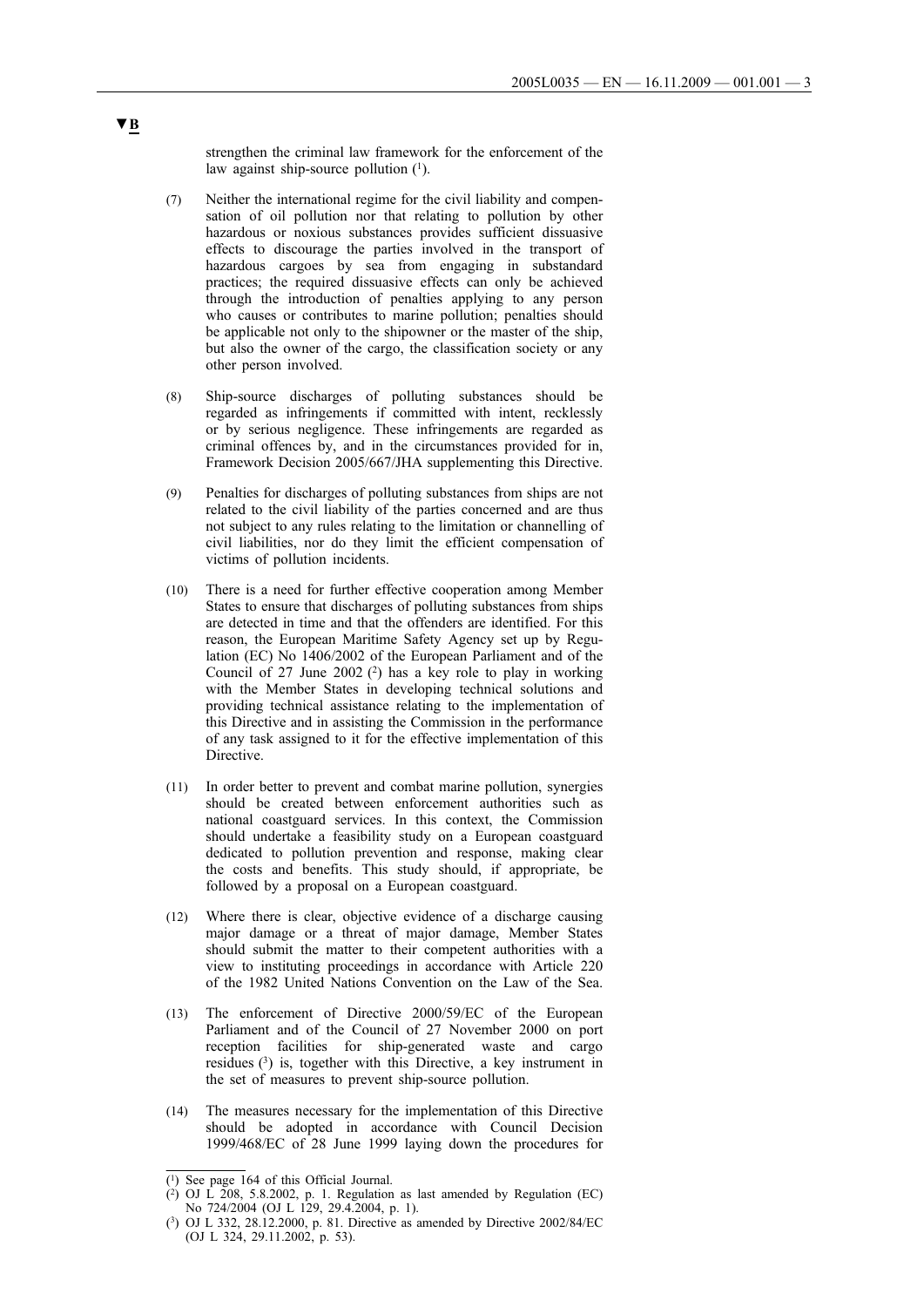the exercise of implementing powers conferred on the Commission  $(1)$ .

- (15) Since the objectives of this Directive, namely the incorporation of the international ship-source pollution standards into Community law and the establishment of penalties — criminal or administrative — for violation of them in order to ensure a high level of safety and environmental protection in maritime transport, cannot be sufficiently achieved by the Member States and can therefore be better achieved at Community level, the Community may adopt measures, in accordance with the principle of subsidiarity as set out in Article 5 of the Treaty. In accordance with the principle of proportionality, as set out in that Article, this Directive does not go beyond what is necessary in order to achieve those objectives.
- (16) This Directive fully respects the Charter of fundamental rights of the European Union; any person suspected of having committed an infringement must be guaranteed a fair and impartial hearing and the penalties must be proportional,

HAVE ADOPTED THIS DIRECTIVE:

### *Article 1*

### **Purpose**

### **▼M1**

1. The purpose of this Directive is to incorporate international standards for ship-source pollution into Community law and to ensure that persons responsible for discharges of polluting substances are subject to adequate penalties, including criminal penalties, in order to improve maritime safety and to enhance protection of the marine environment from pollution by ships.

### **▼B**

2. This Directive does not prevent Member States from taking more stringent measures against ship-source pollution in conformity with international law.

### *Article 2*

### **Definitions**

For the purpose of this Directive:

- 1. 'Marpol 73/78' shall mean the International Convention for the Prevention of Pollution from Ships, 1973 and its 1978 Protocol, in its up-to-date version;
- 2. 'polluting substances' shall mean substances covered by Annexes I (oil) and II (noxious liquid substances in bulk) to Marpol 73/78;
- 3. 'discharge' shall mean any release howsoever caused from a ship, as referred to in Article 2 of Marpol 73/78;
- 4. 'ship' shall mean a seagoing vessel, irrespective of its flag, of any type whatsoever operating in the marine environment and shall include hydrofoil boats, air-cushion vehicles, submersibles and floating craft;

### **▼M1**

5. 'Legal person' shall mean any legal entity in possession of such status under applicable national law, other than States themselves or public bodies in the exercise of State authority or public international organisations.

# $\overline{(^1)}$  OJ L 184, 17.7.1999, p. 23.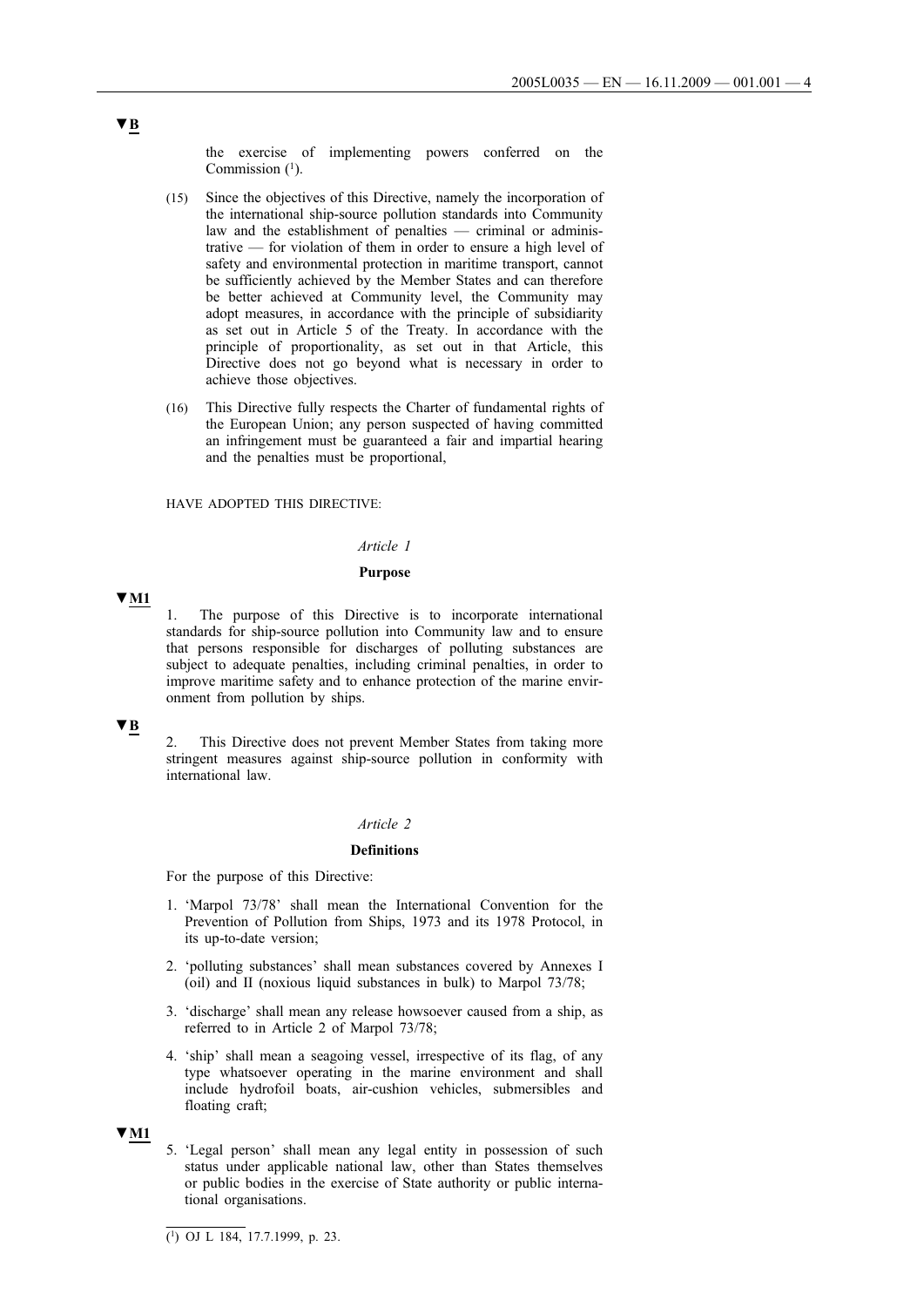## **Scope**

1. This Directive shall apply, in accordance with international law, to discharges of polluting substances in:

- (a) the internal waters, including ports, of a Member State, in so far as the Marpol regime is applicable;
- (b) the territorial sea of a Member State;
- (c) straits used for international navigation subject to the regime of transit passage, as laid down in Part III, section 2, of the 1982 United Nations Convention on the Law of the Sea, to the extent that a Member State exercises jurisdiction over such straits;
- (d) the exclusive economic zone or equivalent zone of a Member State, established in accordance with international law; and
- (e) the high seas.

2. This Directive shall apply to discharges of polluting substances from any ship, irrespective of its flag, with the exception of any warship, naval auxiliary or other ship owned or operated by a State and used, for the time being, only on government non-commercial service.

# **▼M1**

#### *Article 4*

### **Infringements**

Member States shall ensure that ship-source discharges of polluting substances, including minor cases of such discharges, into any of the areas referred to in Article 3(1) are regarded as infringements if committed with intent, recklessly or with serious negligence.

Each Member State shall take the necessary measures to ensure that any natural or legal person having committed an infringement within the meaning of paragraph 1 can be held liable therefor.

### *Article 5*

### **Exceptions**

1. A discharge of polluting substances into any of the areas referred to in Article 3(1) shall not be regarded as an infringement, if it satisfies the conditions set out in Annex I, Regulations 15, 34, 4,1 or 4,3 or in Annex II, Regulations 13, 3.1.1 or 3.1.3 of Marpol 73/78.

2. A discharge of polluting substances into the areas referred to in Article 3(1)(c), (d) and (e) shall not be regarded as an infringement for the owner, the master or the crew, if it satisfies the conditions set out in Annex I, Regulation 4,2 or in Annex II, Regulation 3.1.2 of Marpol 73/78.

## *Article 5a*

### **Criminal offences**

1. Member States shall ensure that infringements within the meaning of Articles 4 and 5 are regarded as criminal offences.

2. Paragraph 1 shall not apply to minor cases, where the act committed does not cause deterioration in the quality of water.

3. Repeated minor cases that do not individually but in conjunction result in deterioration in the quality of water shall be regarded as a criminal offence, if committed with intent, recklessly or with serious negligence.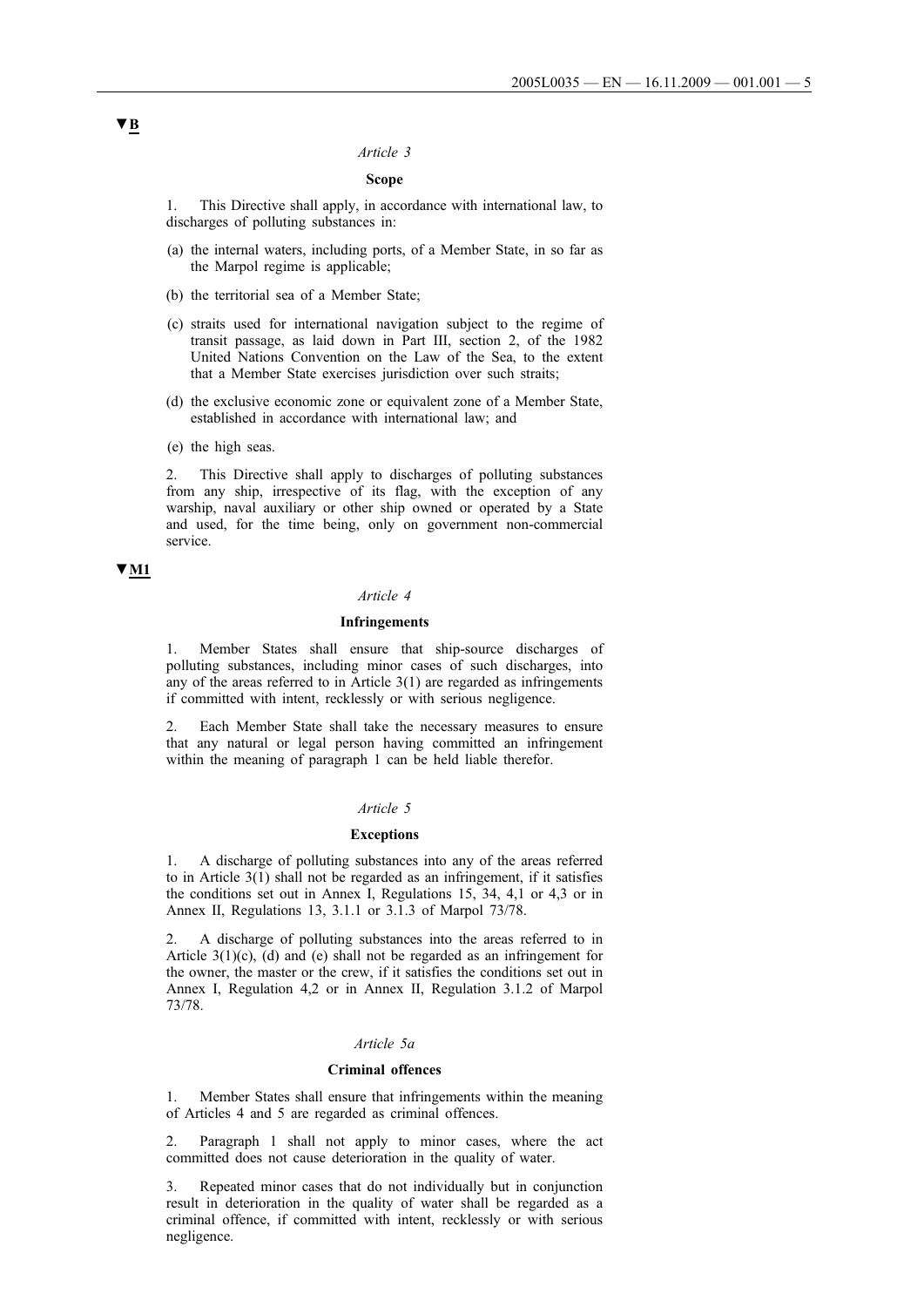### *Article 5b*

## **Inciting, aiding and abetting**

Member States shall ensure that any act of inciting, or aiding and abetting an offence committed with intent and referred to in Article 5a(1) and (3), is punishable as a criminal offence.

# **▼B**

#### *Article 6*

### **Enforcement measures with respect to ships within a port of a Member State**

1. If irregularities or information give rise to a suspicion that a ship which is voluntarily within a port or at an off-shore terminal of a Member State has been engaged in or is engaging in a discharge of polluting substances into any of the areas referred to in Article 3(1), that Member State shall ensure that an appropriate inspection, taking into account the relevant guidelines adopted by the International Maritime Organisation (IMO), is undertaken in accordance with its national law.

2. In so far as the inspection referred to in paragraph 1 reveals facts that could indicate an infringement within the meaning of Article 4, the competent authorities of that Member State and of the flag State shall be informed.

#### *Article 7*

### **Enforcement measures by coastal States with respect to ships in transit**

1. If the suspected discharge of polluting substances takes place in the areas referred to in Article  $3(1)(b)$ , (c), (d) or (e) and the ship which is suspected of the discharge does not call at a port of the Member State holding the information relating to the suspected discharge, the following shall apply:

- (a) If the next port of call of the ship is in another Member State, the Member States concerned shall cooperate closely in the inspection referred to in Article 6(1) and in deciding on the appropriate measures in respect of any such discharge;
- (b) If the next port of call of the ship is a port of a State outside the Community, the Member State shall take the necessary measures to ensure that the next port of call of the ship is informed about the suspected discharge and shall request the State of the next port of call to take the appropriate measures in respect of any such discharge.

2. Where there is clear, objective evidence that a ship navigating in the areas referred to in Article  $3(1)(b)$  or (d) has, in the area referred to in Article  $3(1)(d)$ , committed an infringement resulting in a discharge causing major damage or a threat of major damage to the coastline or related interests of the Member State concerned, or to any resources of the areas referred to in Article  $3(1)(b)$  or (d), that State shall, subject to Part XII, Section 7 of the 1982 United Nations Convention on the Law of the Sea and provided that the evidence so warrants, submit the matter to its competent authorities with a view to instituting proceedings, including detention of the ship, in accordance with its national law.

3. In any event, the authorities of the flag State shall be informed.

# **▼M1**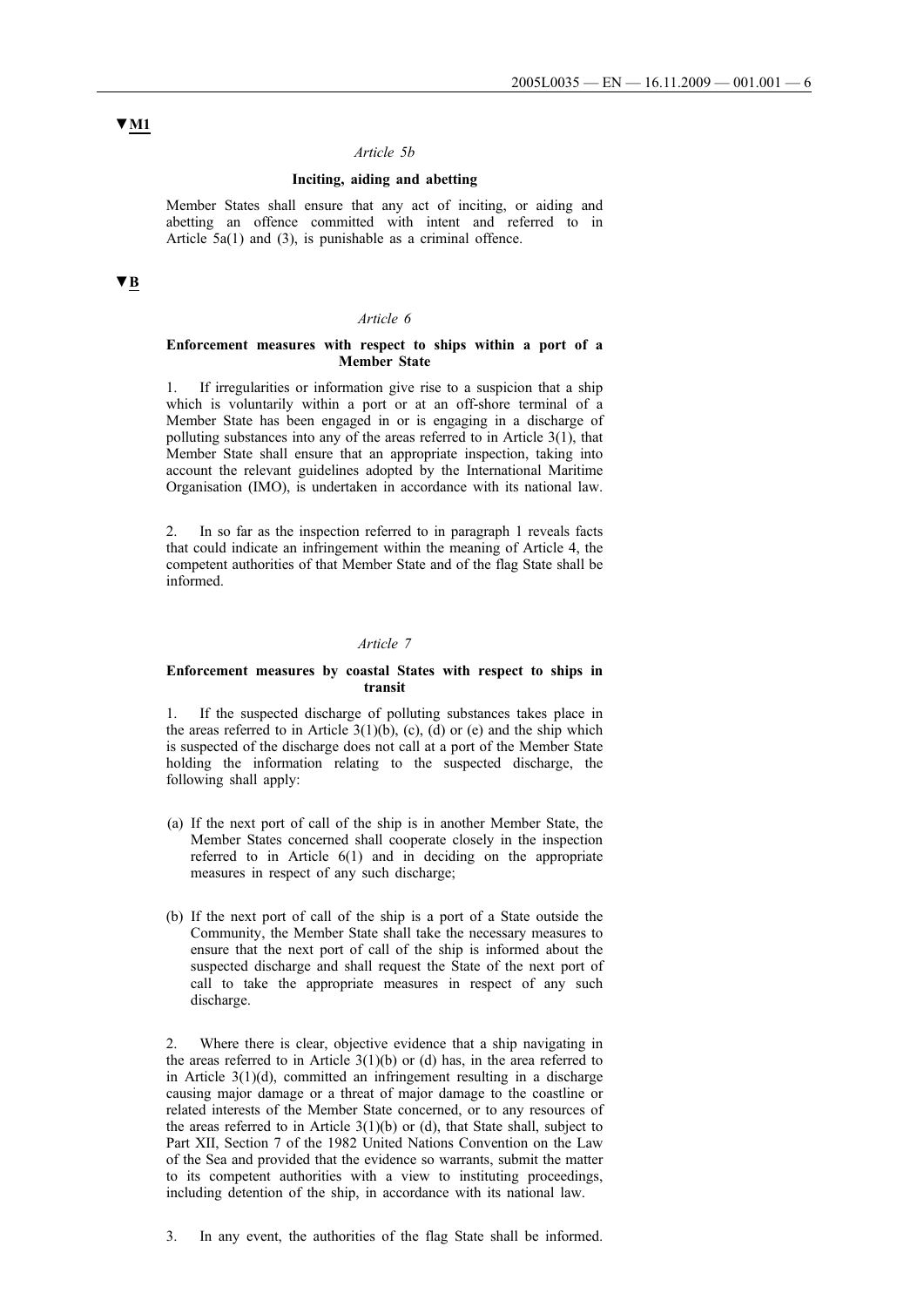## **Penalties**

Each Member State shall take the necessary measures to ensure that infringements within the meaning of Articles 4 and 5 are punishable by effective, proportionate and dissuasive penalties.

### *Article 8a*

### **Penalties against natural persons**

Each Member State shall take the necessary measures to ensure that the offences referred to in Article 5a(1), and (3) and Article 5b are punishable by effective, proportionate and dissuasive criminal penalties.

### *Article 8b*

### **Liability of legal persons**

1. Each Member State shall take the necessary measures to ensure that legal persons can be held liable for the criminal offences referred to in Article 5a(1) and (3) and Article 5b, committed for their benefit by any natural person acting either individually or as part of an organ of the legal person, and who has a leading position within the structure of the legal person, based on:

- (a) a power of representation of the legal person;
- (b) authority to take decisions on behalf of the legal person; or
- (c) authority to exercise control within the legal person.

Each Member State shall also ensure that a legal person can be held liable where lack of supervision or control by a natural person referred to in paragraph 1 has made the commission of a criminal offence referred to in Article 5a(1) and (3) and Article 5b possible for the benefit of that legal person by a natural person under its authority.

3. The liability of a legal person under paragraphs 1 and 2 shall not exclude criminal proceedings against natural persons involved as perpetrators, inciters or accessories in the criminal offences referred to in Article 5a(1) and (3) and Article 5b.

#### *Article 8c*

### **Penalties against legal persons**

Each Member State shall take the necessary measures to ensure that a legal person held liable pursuant to Article 8b is punishable by effective, proportionate and dissuasive penalties.

# **▼B**

### *Article 9*

### **Compliance with international law**

Member States shall apply the provisions of this Directive without any discrimination in form or in fact against foreign ships and in accordance with applicable international law, including Section 7 of Part XII of the 1982 United Nations Convention on the Law of the Sea, and they shall promptly notify the flag State of the vessel and any other State concerned of measures taken in accordance with this Directive.

# **▼M1**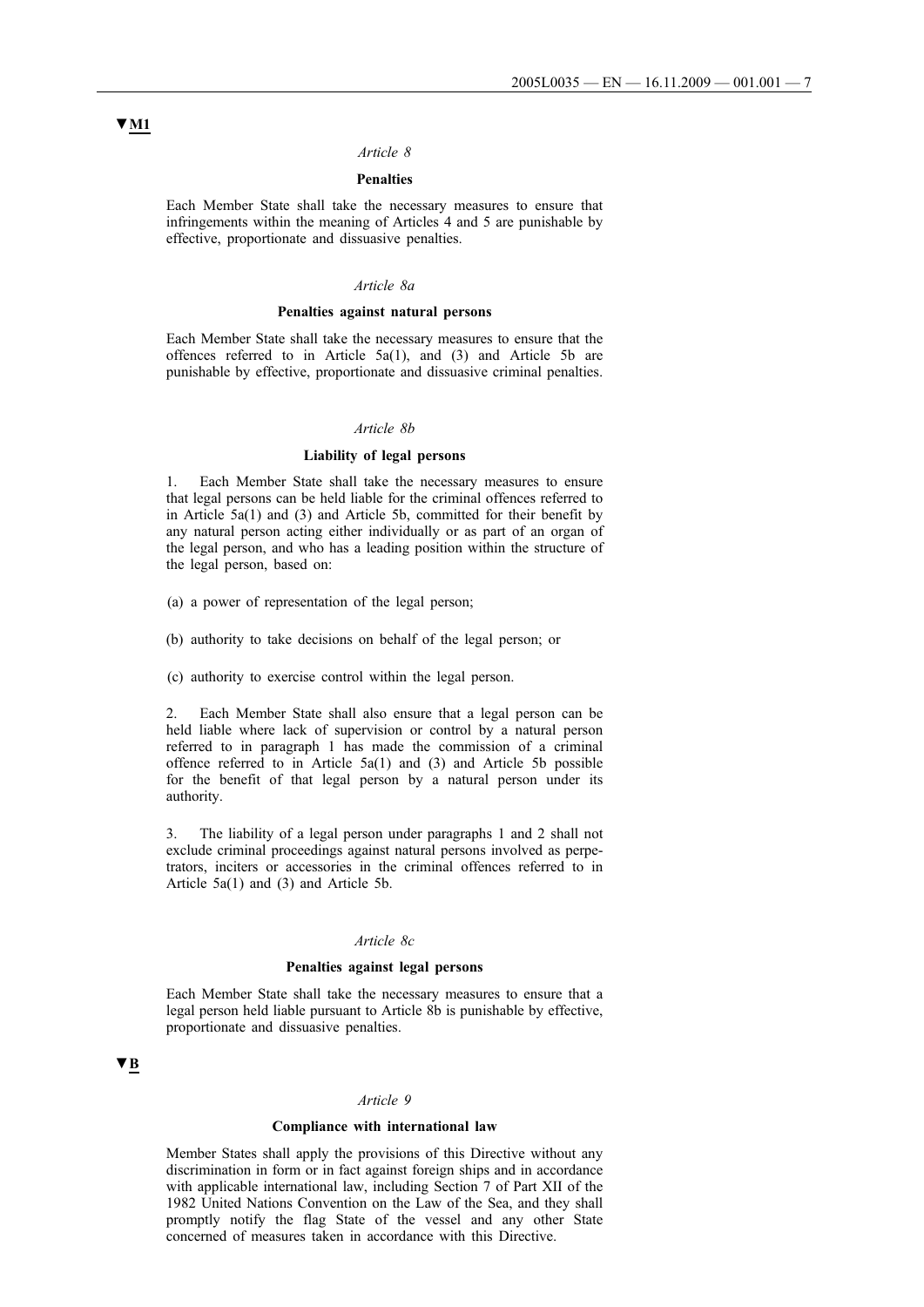## **Accompanying measures**

1. For the purposes of this Directive, Member States and the Commission shall cooperate, where appropriate, in close collaboration with the European Maritime Safety Agency and taking account of the action programme to respond to accidental or deliberate marine pollution set up by Decision No 2850/2000/EC (1) and if appropriate, of the implementation of Directive 2000/59/EC in order to:

- (a) develop the necessary information systems required for the effective implementation of this Directive;
- (b) establish common practices and guidelines on the basis of those existing at international level, in particular for:
	- the monitoring and early identification of ships discharging polluting substances in violation of this Directive, including, where appropriate, on-board monitoring equipment,
	- reliable methods of tracing polluting substances in the sea to a particular ship, and
	- the effective enforcement of this Directive.

2. In accordance with its tasks as defined in Regulation (EC) No 1406/2002, the European Maritime Safety Agency shall:

- (a) work with the Member States in developing technical solutions and providing technical assistance in relation to the implementation of this Directive, in actions such as tracing discharges by satellite monitoring and surveillance;
- (b) assist the Commission in the implementation of this Directive, including, if appropriate, by means of visits to the Member States, in accordance with Article 3 of Regulation (EC) No 1406/2002.

### *Article 11*

### **Feasibility Study**

The Commission shall, before the end of 2006, submit to the European Parliament and the Council a feasibility study on a European coastguard dedicated to pollution prevention and response, making clear the costs and benefits.

### *Article 12*

#### **Reporting**

Every three years, Member States shall transmit a report to the Commission on the application of this Directive by the competent authorities. On the basis of these reports, the Commission shall submit a Community report to the European Parliament and the Council. In this report, the Commission shall assess, *inter alia*, the desirability of revising or extending the scope of this Directive. It shall also describe the evolution of relevant case-law in the Member States and shall consider the possibility of creating a public database containing such relevant case-law.

<sup>(1)</sup> Decision No 2850/2000/EC of the European Parliament and of the Council of 20 December 2000 setting up a Community framework for cooperation in the field of accidental or deliberate marine pollution (OJ L 332, 28.12.2000, p. 1). Decision as amended by Decision No 787/2004/EC (OJ L 138, 30.4.2004, p. 12).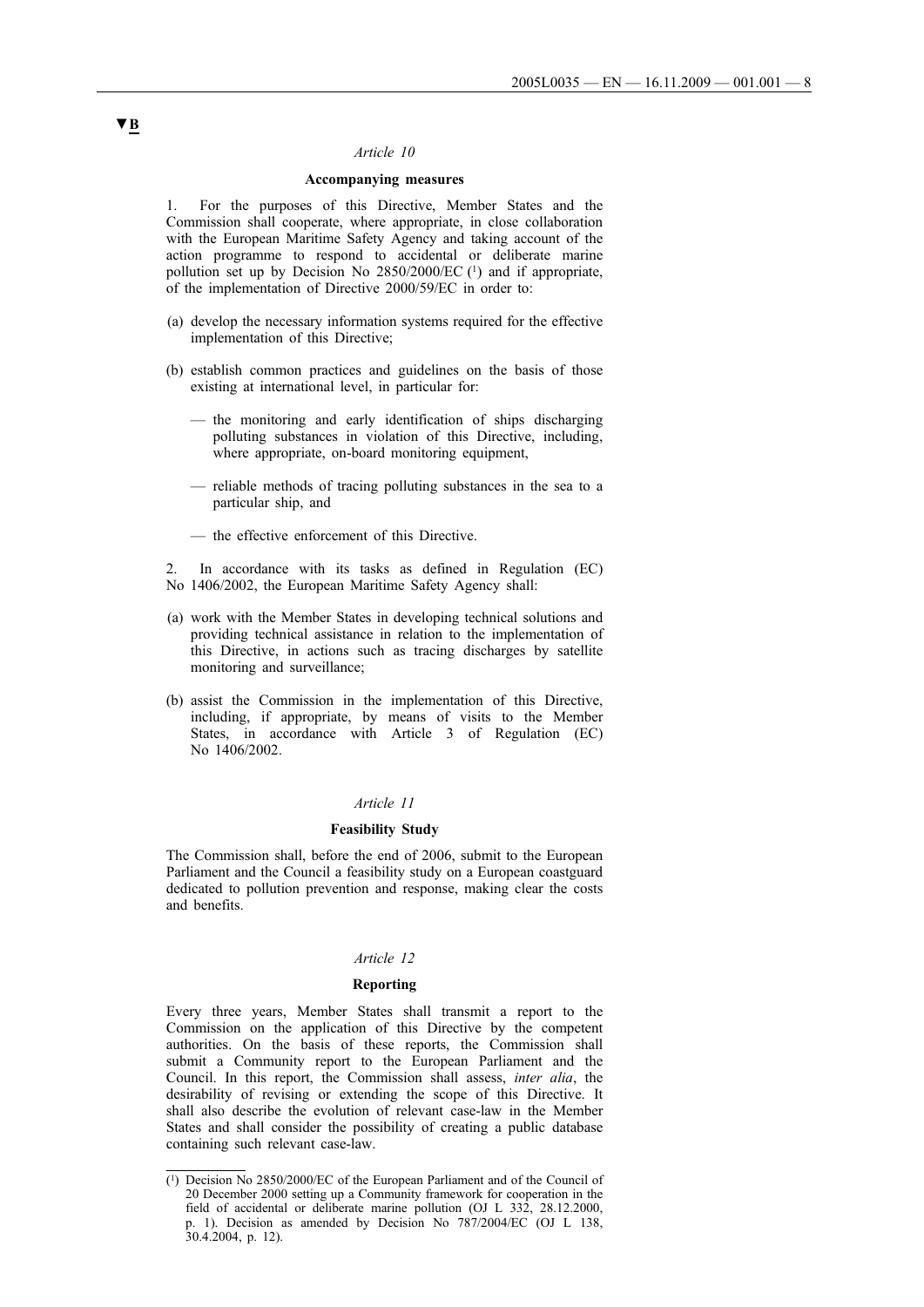## **Committee procedure**

1. The Commission shall be assisted by the Committee on Safe Seas and the Prevention of Pollution from Ships (COSS), established by Article 3 of Regulation (EC) No 2099/2002 of the European Parliament and of the Council, of 5 November 2002  $(1)$ .

2. Where reference is made to this Article, Articles 5 and 7 of Decision 1999/468/EC shall apply, having regard to the provisions of Article 8 thereof.

The period laid down in Article 5(6) of Decision 1999/468/EC shall be set at one month.

#### *Article 14*

### **Provision of information**

The Commission shall regularly inform the Committee set up by Article 4 of Decision No 2850/2000/EC of any proposed measures or other relevant activities concerning the response to marine pollution.

### *Article 15*

### **Amendment procedure**

In accordance with Article 5 of Regulation (EC) No 2099/2002 and following the procedure referred to in Article 13 of this Directive, the COSS may exclude amendments to Marpol 73/78 from the scope of this Directive.

### *Article 16*

### **Implementation**

**▼C1**

Member States shall bring into force the laws, regulations and administrative provisions necessary to comply with this Directive by 1 April 2007 and forthwith inform the Commission thereof.

### **▼B**

When Member States adopt those provisions, they shall contain a reference to this Directive or be accompanied by such a reference on the occasion of their official publication. Member States shall determine how such reference is to be made.

### *Article 17*

### **Entry into force**

This Directive shall enter into force on the day following its publication in the *Official Journal of the European Union.*

### *Article 18*

### **Addressees**

This Directive is addressed to the Member States.

<sup>(1)</sup> OJ L 324, 29.11.2002, p. 1. Regulation as amended by Commission Regulation (EC) No 415/2004 (OJ L 68, 6.3.2004, p. 10).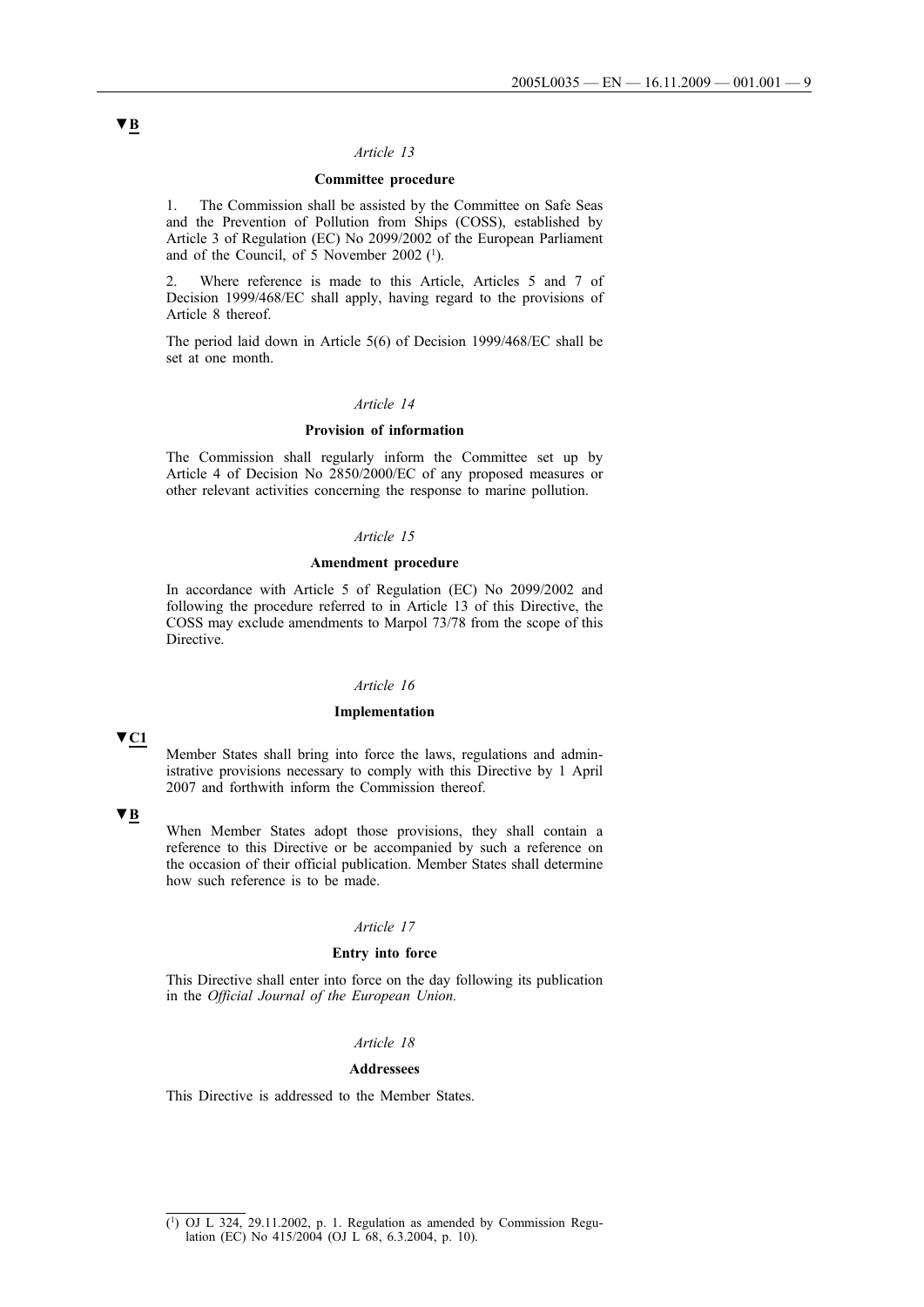#### *ANNEX*

#### **Summary, for reference purposes, of the Marpol 73/78 discharge regulations relating to discharges of oil and noxious liquid substances, as referred to in Article 2.2**

#### **Part I: Oil (Marpol 73/78, Annex I)**

For the purposes of Marpol 73/78 Annex I, 'oil' means petroleum in any form including crude oil, fuel oil, sludge, oil refuse and refined products (other than petrochemicals which are subject to the provisions of Marpol 73/78 Annex II) and 'oily mixture' means a mixture with any oil content.

Excerpts of the relevant provisions of Marpol 73/78 Annex I:

Regulation 9: Control of discharge of oil

- 1. Subject to the provisions of Regulations 10 and 11 of this Annex and paragraph 2 of this Regulation, any discharge into the sea of oil or oily mixtures from ships to which this Annex applies shall be prohibited except when all the following conditions are satisfied:
	- (a) for an oil tanker, except as provided for in subparagraph (b) of this paragraph:
		- (i) the tanker is not within a special area;
		- (ii) the tanker is more than 50 nautical miles from the nearest land;
		- (iii) the tanker is proceeding en route;
		- (iv) the instantaneous rate of discharge of oil content does not exceed 30 litres per nautical mile;
		- (v) the total quantity of oil discharged into the sea does not exceed for existing tankers 1/15000 of the total quantity of the particular cargo of which the residue formed a part, and for new tankers 1/30000 of the total quantity of the particular cargo of which the residue formed a part; and
		- (vi) the tanker has in operation an oil discharge monitoring and control system and a slop tank arrangement as required by Regulation 15 of this Annex.
	- (b) from a ship of 400 tons gross tonnage and above other than an oil tanker and from machinery space bilges excluding cargo pump-room bilges of an oil tanker unless mixed with oil cargo residue:
		- (i) the ship is not within a special area;
		- (ii) the ship is proceeding en route;
		- (iii) the oil content of the effluent without dilution does not exceed 15 parts per million; and
		- (iv) the ship has in operation (monitoring, control and filtering equipment) as required by regulation 16 of this Annex.
- 2. In the case of a ship of less than 400 tons gross tonnage other than an oil tanker whilst outside the special area, the (flag State) Administration shall ensure that it is equipped as far as practicable and reasonable with installations to ensure the storage of oil residues on board and their discharge to reception facilities or into the sea in compliance with the requirements of paragraph (1) (b) of this Regulation.
- 3. […].
- 4. The provisions of paragraph 1 of this Regulation shall not apply to the discharge of clean or segregated ballast or unprocessed oily mixtures which without dilution have an oil content not exceeding 15 parts per million and which do not originate from cargo pump-room bilges and are not mixed with oil cargo residues.
- 5. No discharge into the sea shall contain chemicals or other substances in quantities or concentrations which are hazardous to the marine environment or chemicals or other substances introduced for the purpose of circumventing the conditions of discharge specified in this regulation.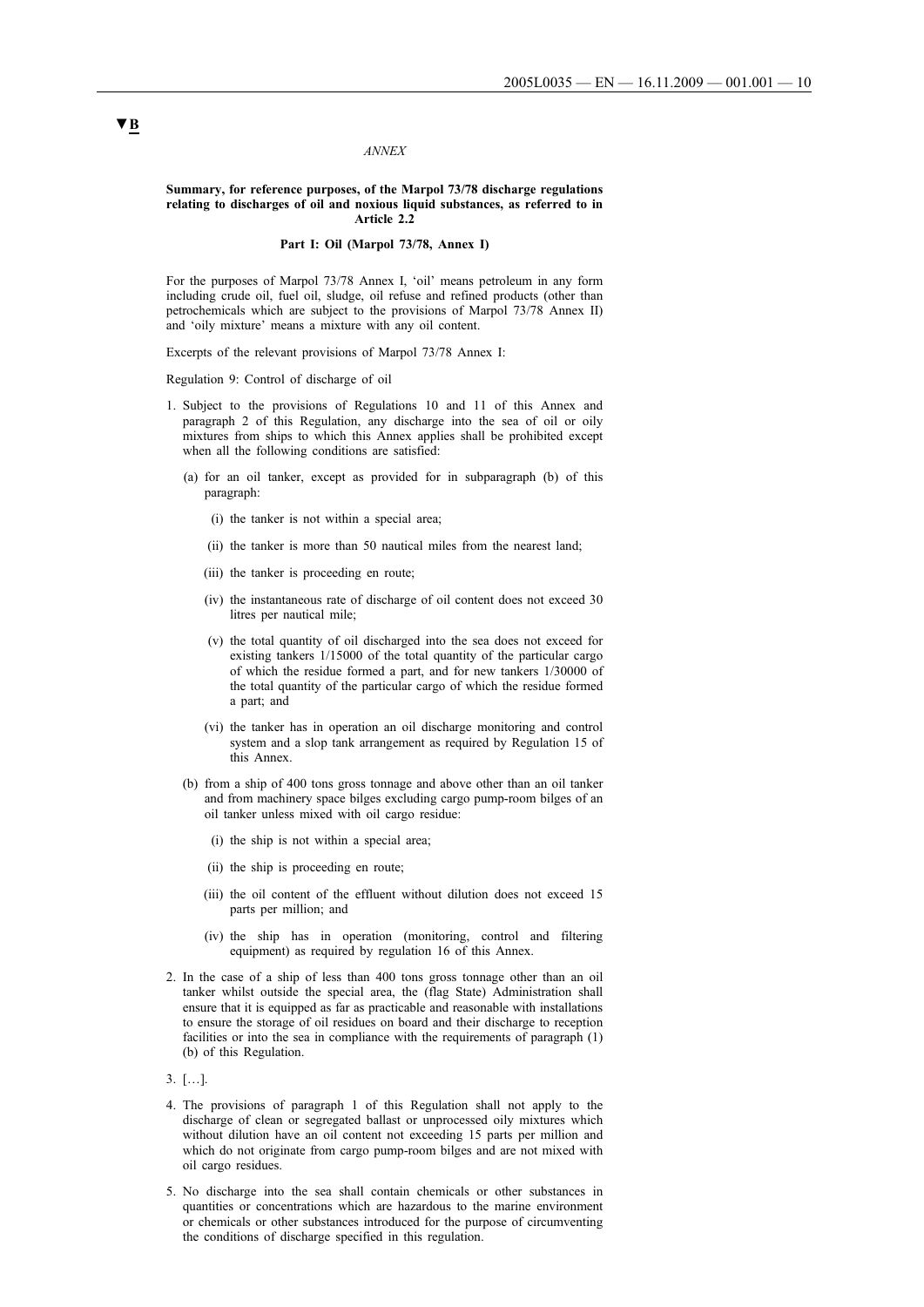6. The oil residues which cannot be discharged into the sea in compliance with paragraphs 1, 2 and 4 of this Regulation shall be retained on board or discharged to reception facilities.

7. […].

Regulation 10: Methods for the prevention of oil pollution from ships while operating in special areas

- 1. For the purpose of this Annex, the special areas are the Mediterranean Sea area, the Baltic Sea area, the Black Sea area, the Red Sea area, the 'Gulfs area', the Gulf of Aden area, the Antarctic area and the North-West European waters, (as further defined and specified).
- 2. Subject to the provisions of regulation 11 of this Annex:
	- (a) Any discharge into the sea of oil or oily mixture from any oil tanker and any ship of 400 tons gross tonnage and above other than an oil tanker shall be prohibited while in a special area. […];
	- (b) […] Any discharge into the sea of oil or oily mixture from a ship of less than 400 tons gross tonnage, other than an oil tanker, shall be prohibited while in a special area, except when the oil content of the effluent without dilution does not exceed 15 parts per million.
- 3. (a) The provisions of paragraph 2 of this Regulation shall not apply to the discharge of clean or segregated ballast.
	- (b) The provisions of subparagraph (2)(a) of this regulation shall not apply to the discharge of processed bilge water from machinery spaces, provided that all of the following conditions are satisfied:
		- (i) the bilge water does not originate from cargo pump-room bilges;
		- (ii) the bilge water is not mixed with oil cargo residues;
		- (iii) the ship is proceeding en route;
		- (iv) the oil content of the effluent without dilution does not exceed 15 parts per million;
		- (v) the ship has in operation oil filtering equipment complying with Regulation 16(5) of this Annex; and
		- (vi) the filtering system is equipped with a stopping device which will ensure that the discharge is automatically stopped when the oil content of the effluent exceeds 15 parts per million.
- 4. (a) No discharge into the sea shall contain chemicals or other substances in quantities or concentrations which are hazardous to the marine environment or chemicals or other substances introduced for the purpose of circumventing the conditions of discharge specified in this regulation.
	- (b) The oil residues which cannot be discharged into the sea in compliance with paragraph 2 or 3 of this Regulation shall be retained on board or discharged to reception facilities.
- 5. Nothing in this Regulation shall prohibit a ship on a voyage only part of which is in a special area from discharging outside the special area in accordance with Regulation 9 of this Annex.

6. […].

7. […].

8. […].

Regulation 11: Exceptions

Regulations 9 and 10 of this Annex shall not apply to:

- (a) the discharge into the sea of oil or oily mixture necessary for the purpose of securing the safety of a ship or saving life at sea; or
- (b) the discharge into the sea of oil or oily mixture resulting from damage to a ship or its equipment:
	- (i) provided that all reasonable precautions have been taken after the occurrence of the damage or discovery of the discharge for the purpose of preventing or minimising the discharge; and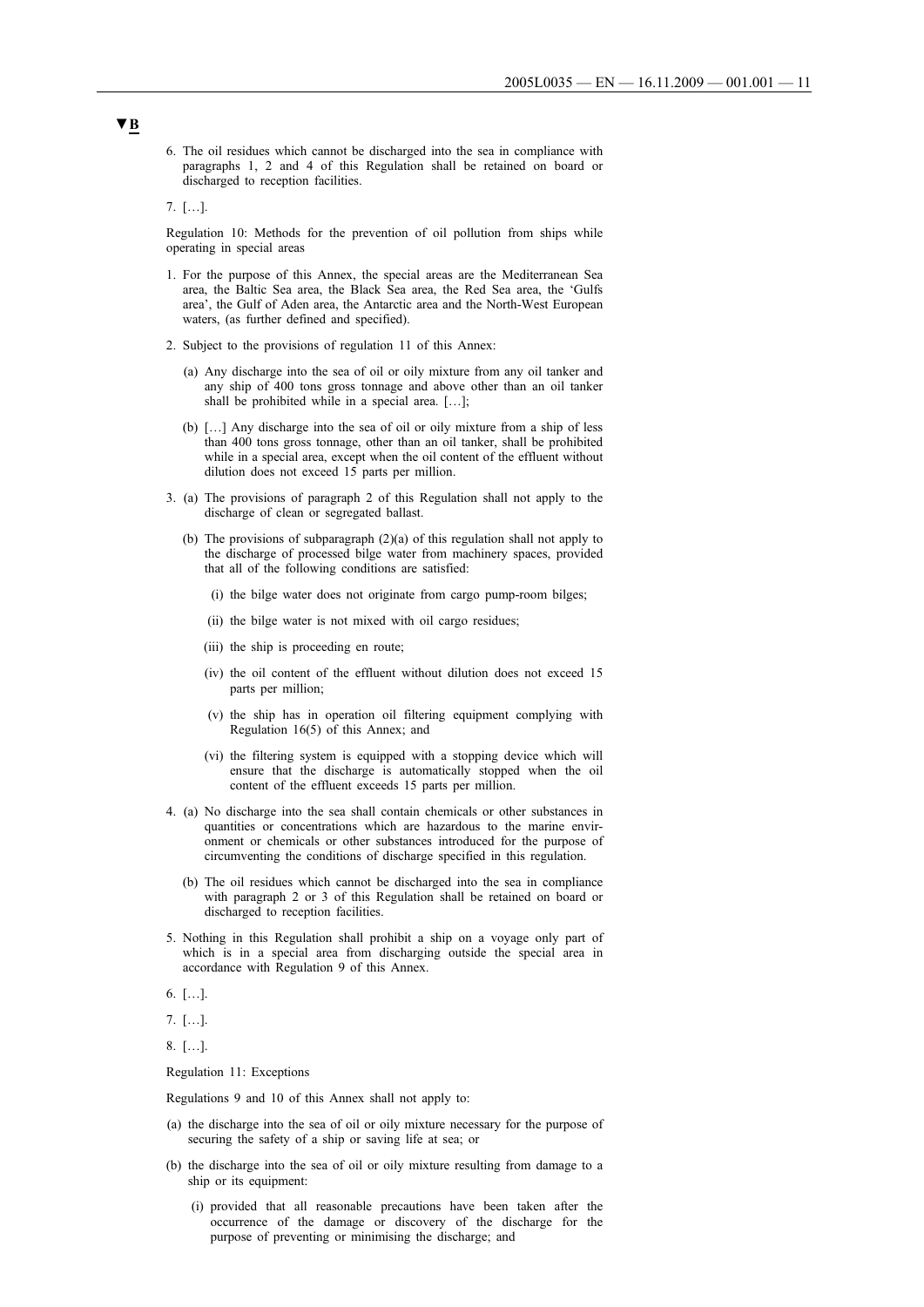- (ii) except if the owner or the master acted either with intent to cause damage, or recklessly and with knowledge that damage would probably result; or
- (c) the discharge into the sea of substances containing oil, approved by the (flag State) administration, when being used for the purpose of combating specific pollution incidents in order to minimise the damage from pollution. Any such discharge shall be subject to the approval of any Government in whose jurisdiction it is contemplated the discharge will occur.

#### **Part II: Noxious liquid substances (Marpol 73/78 Annex II)**

Excerpts of the relevant provisions of Marpol 73/78 Annex II:

Regulation 3: Categorisation and listing of noxious liquid substances

- 1. For the purpose of the Regulations of this Annex, noxious liquid substances shall be divided into four categories as follows:
	- (a) Category A: noxious liquid substances which if discharged into the sea from tank cleaning or deballasting operations would present a major hazard to either marine resources or human health or cause serious harm to amenities or other legitimate uses of the sea and therefore justify the application of stringent anti-pollution measures;
	- (b) Category B: noxious liquid substances which if discharged into the sea from tank cleaning or deballasting operations would present a hazard to either marine resources or human health or cause harm to amenities or other legitimate uses of the sea and therefore justify the application of special anti-pollution measures;
	- (c) Category C: noxious liquid substances which if discharged into the sea from tank cleaning or deballasting operations would present a minor hazard to either marine resources or human health or cause minor harm to amenities or other legitimate uses of the sea and therefore require special operational conditions;
	- (d) Category D: noxious liquid substances which if discharged into the sea from tank cleaning or deballasting operations would present a recognisable hazard to either marine resources or human health or cause minimal harm to amenities or other legitimate uses of the sea and therefore require some attention in operational conditions.
- 2. [...].
- 3. […].
- 4. […].

(Further guidelines on the categorisation of substances, including a list of categorised substances are given in Regulation 3(2) to (4) and Regulation 4 and the Appendices to Marpol 73/78 Annex II)

Regulation 5: Discharge of noxious liquid substances

Category A, B and C substances outside special areas and Category D substances in all areas

Subject to the provisions of [...] Regulation 6 of this Annex,

- 1. The discharge into the sea of substances in Category A as defined in Regulation 3(1)(a) of this Annex or of those provisionally assessed as such or ballast water, tank washings, or other residues or mixtures containing such substances shall be prohibited. If tanks containing such substances or mixtures are to be washed, the resulting residues shall be discharged to a reception facility until the concentration of the substance in the effluent to such facility is at or below 0,1 % by weight and until the tank is empty, with the exception of phosphorus, yellow or white, for which the residual concentration shall be 0,01 % by weight. Any water subsequently added to the tank may be discharged into the sea when all the following conditions are satisfied:
	- (a) the ship is proceeding en route at a speed of at least 7 knots in the case of self-propelled ships or at least 4 knots in the case of ships which are not self-propelled;
	- (b) the discharge is made below the waterline, taking into account the location of the seawater intakes; and
	- (c) the discharge is made at a distance of not less than 12 nautical miles from the nearest land in a depth of water of not less than 25 m.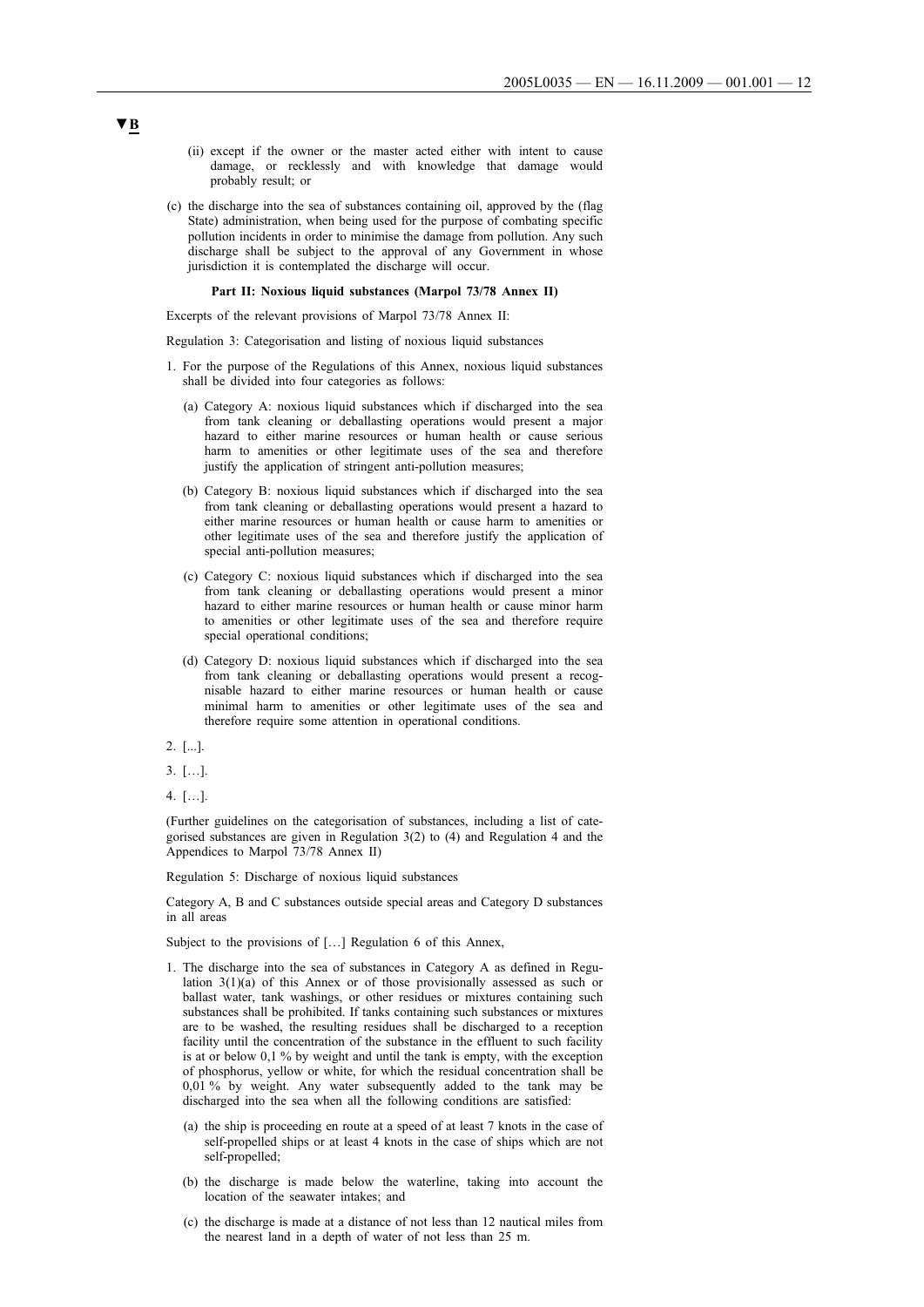- 2. The discharge into the sea of substances in Category B as defined in Regulation 3(1)(b) of this Annex or of those provisionally assessed as such, or ballast water, tank washings, or other residues or mixtures containing such substances shall be prohibited except when all the following conditions are satisfied:
	- (a) the ship is proceeding en route at a speed of at least 7 knots in the case of self-propelled ships or at least 4 knots in the case of ships which are not self-propelled;
	- (b) the procedures and arrangements for discharge are approved by the (flag State) administration. Such procedures and arrangements shall be based upon standards developed by the (IMO) and shall ensure that the concentration and rate of discharge of the effluent is such that the concentration of the substance in the wake astern of the ship does not exceed 1 part per million;
	- (c) the maximum quantity of cargo discharged from each tank and its associated piping system does not exceed the maximum quantity approved in accordance with the procedures referred to in subparagraph (b) of this paragraph, which shall in no case exceed the greater of  $1 \text{ m}^3$  or  $1/3000$  of the tank capacity in m<sup>3</sup>;
	- (d) the discharge is made below the waterline, taking into account the location of the seawater intakes; and
	- (e) the discharge is made at a distance of not less than 12 nautical miles from the nearest land and in a depth of water of not less than 25 m.
- 3. The discharge into the sea of substances in Category C as defined in Regulation  $3(1)(c)$  of this Annex or of those provisionally assessed as such, or ballast water, tank washings, or other residues or mixtures containing such substances shall be prohibited except when all the following conditions are satisfied:
	- (a) the ship is proceeding en route at a speed of at least 7 knots in the case of self-propelled ships or at least 4 knots in the case of ships which are not self-propelled;
	- (b) the procedures and arrangements for discharge are approved by the (flag State) administration. Such procedures and arrangements shall be based upon standards developed by the (IMO) and shall ensure that the concentration and rate of discharge of the effluent is such that the concentration of the substance in the wake astern of the ship does not exceed 10 parts per million;
	- (c) the maximum quantity of cargo discharged from each tank and its associated piping system does not exceed the maximum quantity approved in accordance with the procedures referred to in subparagraph (b) of this paragraph, which shall in no case exceed the greater of  $3 \text{ m}^3$  or  $1/1000$  of the tank capacity in  $m^3$ ;
	- (d) the discharge is made below the waterline, taking into account the location of the seawater intakes; and
	- (e) the discharge is made at a distance of not less than 12 nautical miles from the nearest land and in a depth of water of not less than 25 m.
- 4. The discharge into the sea of substances in Category D as defined in Regulation 3(1)(d) of this Annex, or of those provisionally assessed as such, or ballast water, tank washings, or other residues or mixtures containing such substances shall be prohibited except when all the following conditions are satisfied:
	- (a) the ship is proceeding en route at a speed of at least 7 knots in the case of self-propelled ships or at least 4 knots in the case of ships which are not self-propelled;
	- (b) such mixtures are of a concentration not greater than one part of the substance in ten parts of water; and
	- (c) the discharge is made at a distance of not less than 12 nautical miles from the nearest land.
- 5. Ventilation procedures approved by the (flag State) administration may be used to remove cargo residues from a tank. Such procedures shall be based upon standards developed by the (IMO). Any water subsequently introduced into the tank shall be regarded as clean and shall not be subject to paragraphs 1, 2, 3 or 4 of this Regulation.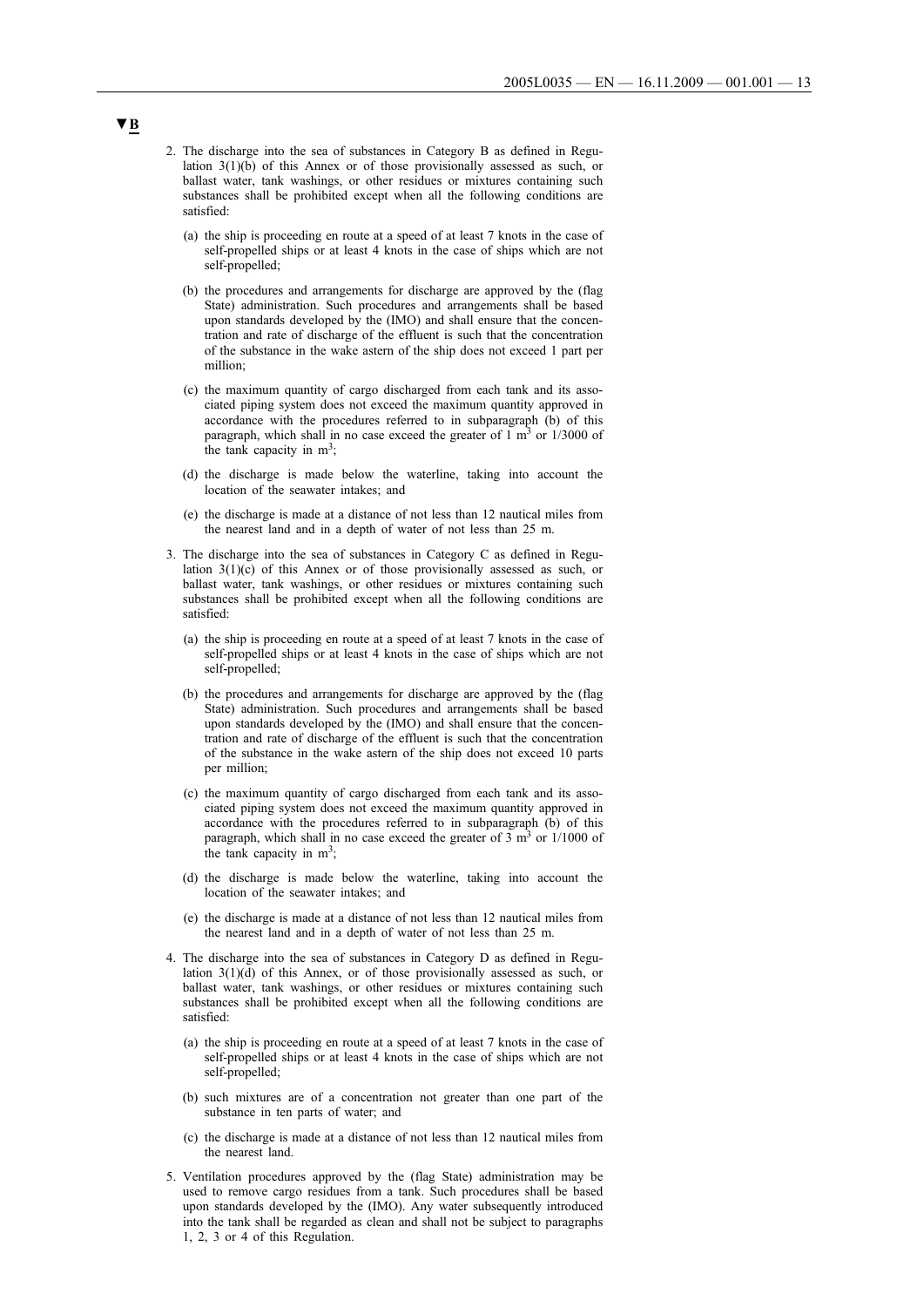6. The discharge into the sea of substances which have not been categorised, provisionally assessed, or evaluated as referred to in Regulation 4(1) of this Annex, or of ballast water, tank washings, or other residues or mixtures containing such substances shall be prohibited.

Category A, B and C substances within special areas (as defined in Marpol 73/78 Annex II, Regulation 1, including the Baltic Sea)

Subject to the provisions of [...] Regulation 6 of this Annex,

- 7. The discharge into the sea of substances in Category A as defined in Regulation 3(1)(a) of this Annex or of those provisionally assessed as such, or ballast water, tank washings, or other residues or mixtures containing such substances shall be prohibited. If tanks containing such substances or mixtures are to be washed, the resulting residues shall be discharged to a reception facility which the States bordering the special area shall provide in accordance with Regulation 7 of this Annex, until the concentration of the substance in the effluent to such facility is at or below 0,05 % by weight and until the tank is empty, with the exception of phosphorus, yellow or white, for which the residual concentration shall be 0,005 % by weight. Any water subsequently added to the tank may be discharged into the sea when all the following conditions are satisfied:
	- (a) the ship is proceeding en route at a speed of at least 7 knots in the case of self-propelled ships or at least 4 knots in the case of ships which are not self-propelled;
	- (b) the discharge is made below the waterline, taking into account the location of the seawater intakes; and
	- (c) the discharge is made at a distance of not less than 12 nautical miles from the nearest land and in a depth of water of not less than 25 m.
- 8. The discharge into the sea of substances in Category B as defined in Regulation  $(3)(1)(b)$  of this Annex or of those provisionally assessed as such, or ballast water, tank washings, or other residues or mixtures containing such substances shall be prohibited except when all the following conditions are satisfied:
	- (a) the tank has been prewashed in accordance with the procedure approved by the (flag State) Administration and based on standards developed by the (IMO) and the resulting tank washings have been discharged to a reception facility;
	- (b) the ship is proceeding en route at a speed of at least 7 knots in the case of self-propelled ships or at least 4 knots in the case of ships which are not self-propelled;
	- (c) the procedures and arrangements for discharge and washings are approved by the (flag State) Administration. Such procedures and arrangements shall be based upon standards developed by the (IMO) and shall ensure that the concentration and rate of discharge of the effluent is such that the concentration of the substance in the wake astern of the ship does not exceed 1 part per million;
	- (d) the discharge is made below the waterline, taking into account the location of the seawater intakes; and
	- (e) the discharge is made at a distance of not less than 12 nautical miles from the nearest land and in a depth of water of not less than 25 m.
- 9. The discharge into the sea of substances in Category C as defined in Regulation 3(1)(c) of this Annex or of those provisionally assessed as such, or ballast water, tank washings, or other residues or mixtures containing such substances shall be prohibited except when all the following conditions are satisfied:
	- (a) the ship is proceeding en route at a speed of at least 7 knots in the case of self-propelled ships or at least 4 knots in the case of ships which are not self-propelled;
	- (b) the procedures and arrangements for discharge are approved by the (flag State) administration. Such procedures and arrangements shall be based upon standards developed by the (IMO) and shall ensure that the concentration and rate of discharge of the effluent is such that the concentration of the substance in the wake astern of the ship does not exceed 1 part per million;